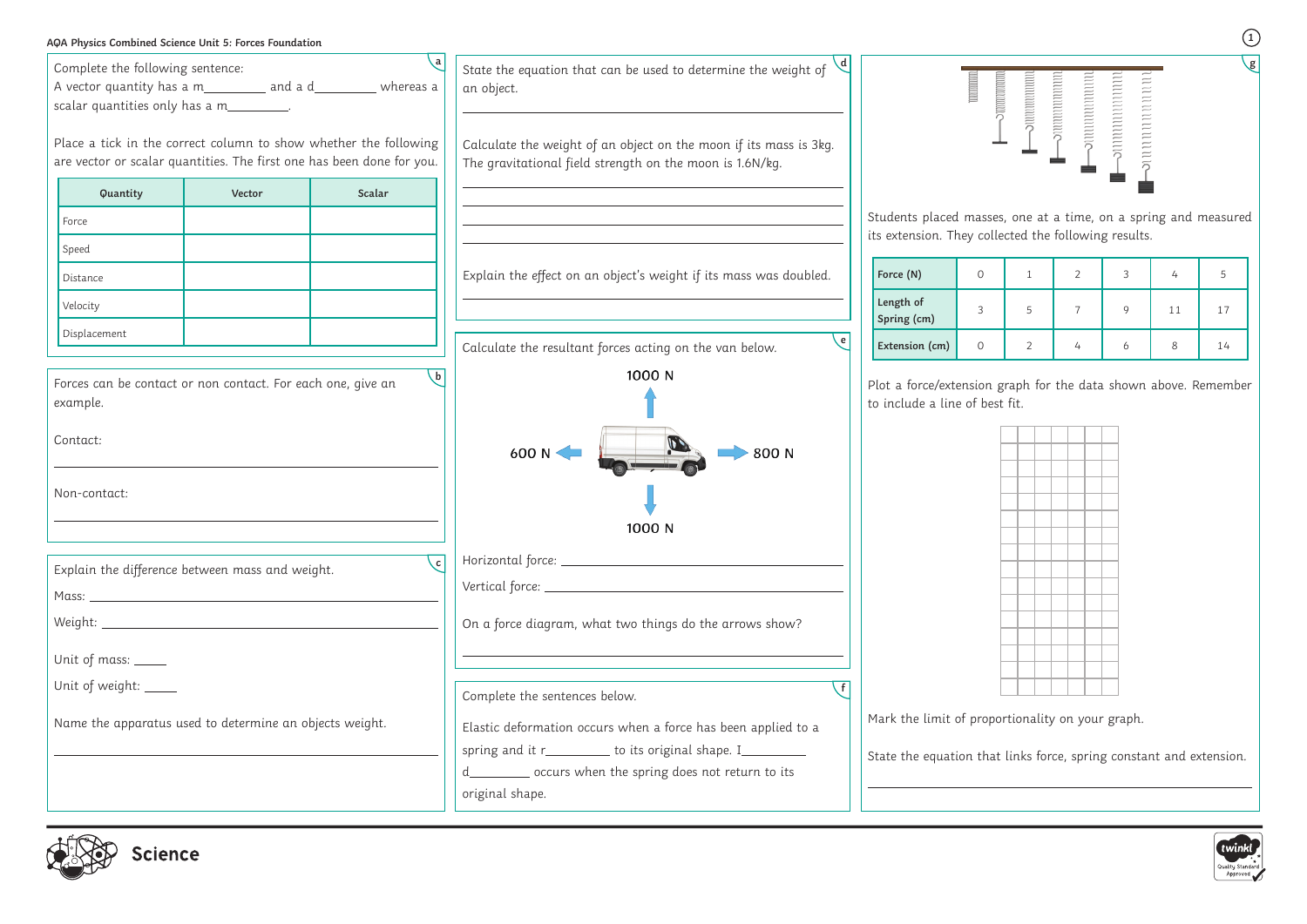## **AQA Physics Combined Science Unit 5: Forces Foundation**

**2**

| $\mathbf{a}$<br>Define work done.                                                                                       | The graph below<br>is a distance/<br>time graph of a<br>person travelling                                                                 | Are the following forces balanced or unbalanced?<br>An ornament knocked off a window sill.                              | A car is travelling along a busy road. As it approaches $\bigcup$<br>a roundabout, the driver applies the brakes.<br>If the road is icy, how will this affect the braking |
|-------------------------------------------------------------------------------------------------------------------------|-------------------------------------------------------------------------------------------------------------------------------------------|-------------------------------------------------------------------------------------------------------------------------|---------------------------------------------------------------------------------------------------------------------------------------------------------------------------|
| State the equation that links work done, force and<br>distance.                                                         | from home to<br>the supermarket<br>and home                                                                                               | A football as it rolls towards a goal.                                                                                  | distance? Explain your answer.                                                                                                                                            |
| Write the units for<br>work done: ________                                                                              | again.<br>Time (hours)<br>Where on the graph is the person stationary?                                                                    | Describe an experiment to determine whether your $\setminus$ g<br>reaction time is faster with your right or left hand. | State the equation that links force, mass and<br>acceleration.                                                                                                            |
| $force: \_\_\_\_\_\_\_$<br>distance: __________                                                                         | Between points A and E, where is the speed the                                                                                            | Key words: ruler, partner, repeats                                                                                      | Rearrange the equation you have given above to<br>calculate acceleration.                                                                                                 |
| A lorry travels 200m when the brakes are applied with<br>a force of 600N. Calculate the work done to stop the<br>lorry. | fastest? Explain you answer.                                                                                                              |                                                                                                                         | Calculate the force acting on an object with a mass<br>of 15kg and acceleration of 4m/s <sup>2</sup> .                                                                    |
|                                                                                                                         | A car increases its velocity from 5m/s to 12m/s in<br>a time of 10 seconds. Calculate its acceleration.<br>Remember to include all units. |                                                                                                                         | Calculate the mass of an object, if it has a force of<br>2000N and its acceleration is 50m/s <sup>2</sup> .                                                               |
| Calculate the force if 3000J of energy is required to<br>move a box of books a distance of 150cm.                       |                                                                                                                                           |                                                                                                                         |                                                                                                                                                                           |
|                                                                                                                         | $\mathbf{d}$<br>Explain the term deceleration.                                                                                            |                                                                                                                         | State whether the following statements are true or<br>false. If a statement is false, please write the correct<br>statement.                                              |
| b <br>Draw lines to match the methods of transportation<br>with their average speeds.                                   | A coach travels at an average speed of 30mph for 20                                                                                       | Describe the effect of friction on a moving object.                                                                     | The resultant force on an object is the overall force<br>acting on it.                                                                                                    |
| 1.5m/s<br>car<br>walking<br>55m/s                                                                                       | minutes. How far has it travelled in that time?                                                                                           | State two ways in which friction on a moving object<br>can be overcome.                                                 | The larger the resultant force on an object the more<br>it accelerates.                                                                                                   |
| 3m/s<br>train<br>25m/s<br>running                                                                                       | $\epsilon$  <br>Stopping distance is calculated by adding thinking<br>distance and braking distance.<br>Thinking distance is affected by: |                                                                                                                         | Newton's second law states that when two objects<br>interact, the forces they exert on each are in the                                                                    |
| State three factors that could affect a person's<br>walking speed.                                                      |                                                                                                                                           | What is terminal velocity?                                                                                              | same direction.                                                                                                                                                           |
| <u> 1989 - Johann Stoff, Amerikaansk politiker (</u>                                                                    | Braking distance is affected by:<br>conditions.                                                                                           | Terminal velocity depends on two things:                                                                                | If the resultant force on an object is zero, then the<br>object must be stationary.                                                                                       |



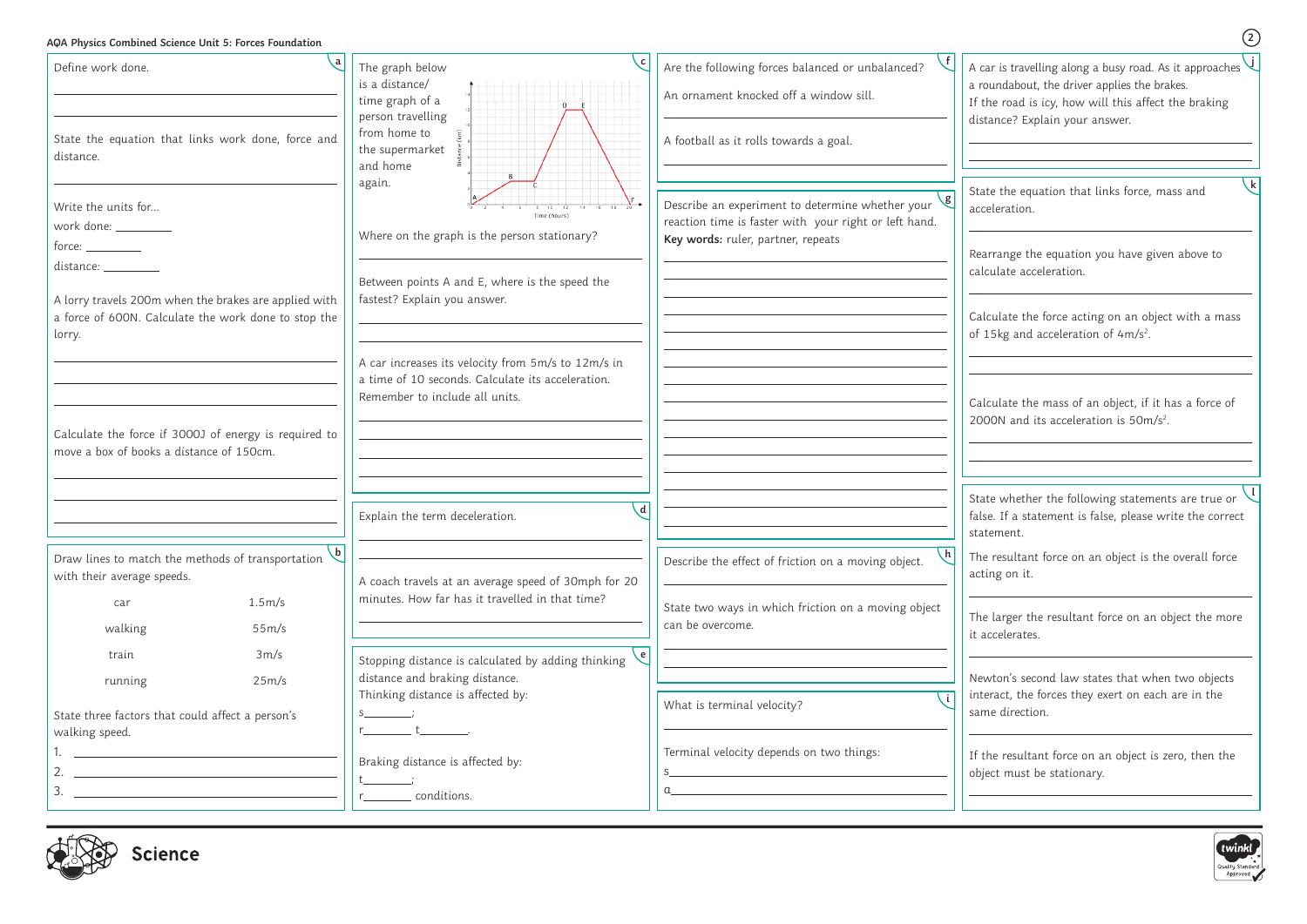**1**







| AQA Physics Combined Science Unit 5: Forces Foundation Answers                                                                                                                             |        |                       |                                                                                                                                                                                                      |                                                                                                                   |                     |         |                      |             |    |    |  |
|--------------------------------------------------------------------------------------------------------------------------------------------------------------------------------------------|--------|-----------------------|------------------------------------------------------------------------------------------------------------------------------------------------------------------------------------------------------|-------------------------------------------------------------------------------------------------------------------|---------------------|---------|----------------------|-------------|----|----|--|
| Complete the following sentence:<br>A vector quantity has a magnitude and a direction whereas a scalar<br>quantities only has a magnitude.                                                 |        |                       | State the equation that can be used to determine the weight of<br>an object.<br>weight = $mass \times gravitational$ field strength                                                                  |                                                                                                                   | <b>UNUINININING</b> | nummmmm | nnnnnnnn<br>annunnun |             |    |    |  |
| Place a tick in the correct column to show whether the following<br>are vector or scalar quantities. The first one has been done for you.                                                  |        |                       | Calculate the weight of an object on the moon if its mass is 3kg.<br>The gravitational field strength on the moon is 1.6N/kg.                                                                        |                                                                                                                   |                     |         |                      |             |    |    |  |
| Quantity                                                                                                                                                                                   | Vector | Scalar                | weight = $3 \times 1.6$<br>$= 4.8N$                                                                                                                                                                  |                                                                                                                   |                     |         |                      |             |    |    |  |
| Force                                                                                                                                                                                      |        |                       |                                                                                                                                                                                                      | Students placed masses, one at a time, on a spring and measured                                                   |                     |         |                      |             |    |    |  |
| Speed                                                                                                                                                                                      |        | $\checkmark$          | Explain the effect on an object's weight if its mass was doubled.                                                                                                                                    | its extension. They collected the following results.                                                              |                     |         |                      |             |    |    |  |
| Distance                                                                                                                                                                                   |        | $\checkmark$          | The weight would also be doubled.                                                                                                                                                                    | Force (N)                                                                                                         | $\Omega$            |         | 2                    | 3           |    |    |  |
| Velocity                                                                                                                                                                                   |        |                       |                                                                                                                                                                                                      | Length of<br>Spring (cm)                                                                                          | 3                   | 5       |                      | $\mathsf Q$ | 11 | 17 |  |
| Displacement                                                                                                                                                                               |        |                       | Calculate the resultant forces acting on the van below.                                                                                                                                              | Extension (cm)                                                                                                    | $\Omega$            |         |                      | h           | 8  | 14 |  |
| Forces can be contact or non contact. For each one, give an<br>example.<br>Contact:<br>friction, air resistance, tension, normal<br>Non-contact:<br>magnetic, gravitational, electrostatic |        | $\mathsf{b}$          | 1000 N<br>600 N $\leq$<br>$>800$ N<br>1000 N                                                                                                                                                         | Plot a force/extension graph for the data shown above. Remember<br>to include a line of best fit.                 |                     | 13      |                      |             |    |    |  |
| Explain the difference between mass and weight.<br>Mass: the amount of stuff in an object.<br>Weight: the force acting on an object due to gravity.<br>Unit of mass: kg                    |        | $\mathcal{C}$ $\vert$ | Horizontal force: 800 - 600 = 200N<br>Vertical force: 1000 - 1000 = 0N<br>On a force diagram, what two things do the arrows show?<br>Direction of force and relative size.                           |                                                                                                                   |                     |         |                      |             |    |    |  |
| Unit of weight: N                                                                                                                                                                          |        |                       | Complete the sentences below.                                                                                                                                                                        | Mark the limit of proportionality on your graph.                                                                  |                     |         |                      |             |    |    |  |
| Name the apparatus used to determine an objects weight.<br>newton meter                                                                                                                    |        |                       | Elastic deformation occurs when a force has been applied to a<br>spring and it returns to its original shape. Inelastic deformation<br>occurs when the spring does not return to its original shape. | State the equation that links force, spring constant and extension.<br>force = spring constant $\times$ extension |                     |         |                      |             |    |    |  |